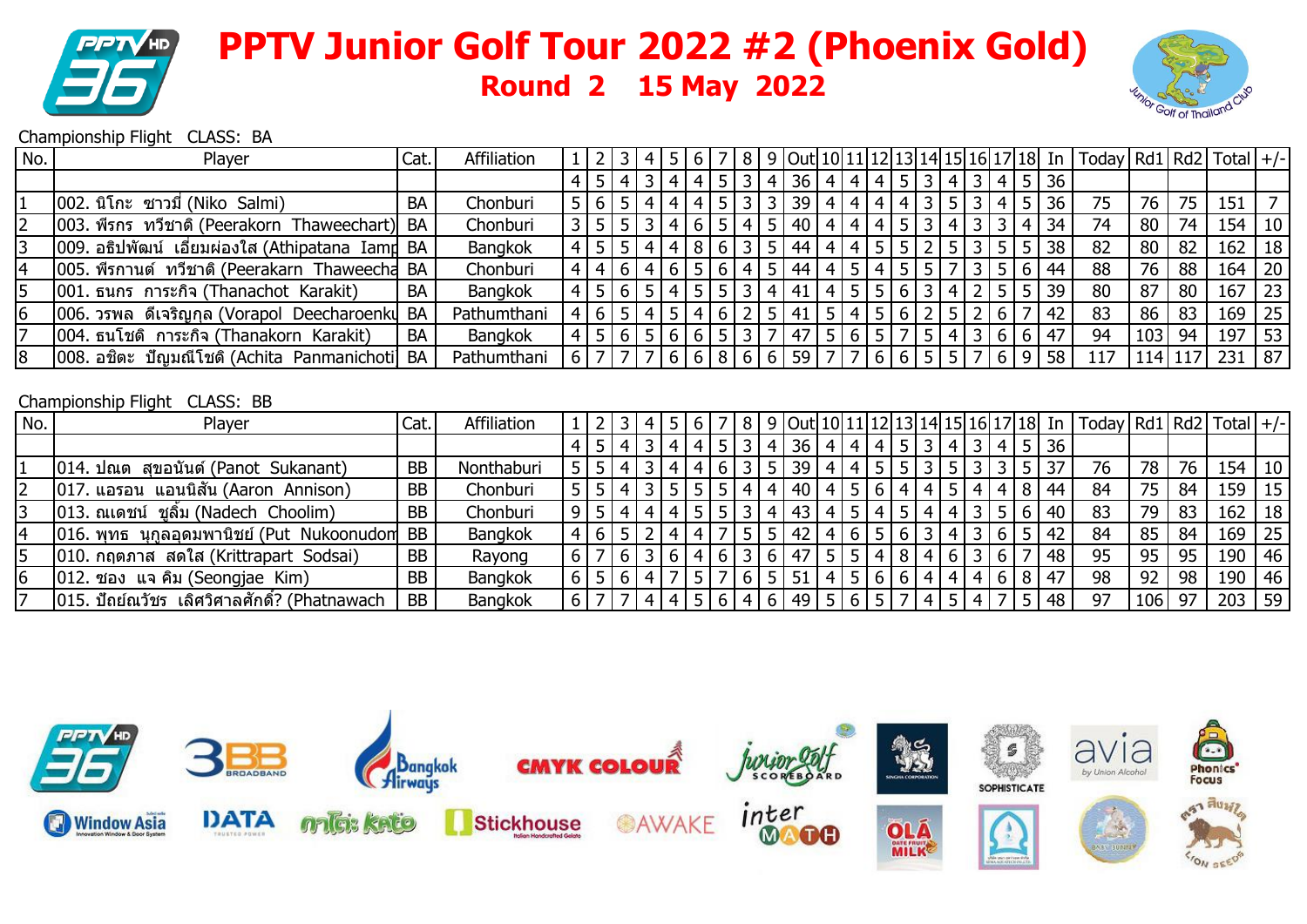



#### Championship Flight CLASS: BC

|    | No. Player                                                    | Cat. | Affiliation |             |                 |                |                                |                |                |                |                | $9$  Out 10 11 12 13 14 15 16 17 18  In |                |                 |                |                |     |        |   |     |                 |      | $\vert$ Today   Rd1   Rd2   Total   +/- |                  |     |            |           |
|----|---------------------------------------------------------------|------|-------------|-------------|-----------------|----------------|--------------------------------|----------------|----------------|----------------|----------------|-----------------------------------------|----------------|-----------------|----------------|----------------|-----|--------|---|-----|-----------------|------|-----------------------------------------|------------------|-----|------------|-----------|
|    |                                                               |      |             | 4 5 4       |                 | $\overline{3}$ | 4                              | 4 I            | 5 <sup>1</sup> |                | 4              | 36 <sub>1</sub>                         |                | $4 \mid 4 \mid$ | -4             | 513            |     | 4   3  |   | 4   | 15 <sup>1</sup> | 36 I |                                         |                  |     |            |           |
|    | 018. กฤตชญา แซ่หยี่ (Kridchaya Saeyee)                        | BC   | Nonthaburi  | 4 5         | $\vert 4 \vert$ | $\overline{3}$ | 4                              | 4              | 5              |                |                | 37                                      | 4              | $-4$            | $-5$           | 5 <sub>l</sub> |     |        |   |     | 5               | 37   | 74                                      | 70               | 74  | 144        | E         |
|    | 021. ชัยพิพัฒน์ พุทธเจริญลาภ (Chaipipat Phu BC                |      | Nakhonsawan | 4 5         | $\overline{4}$  | $\overline{4}$ | 4                              | 5 <sup>1</sup> | $5 \mid$       | 4 <sup>1</sup> | $\overline{4}$ | 39                                      | $\overline{4}$ | 4               | 4              | <sup>6</sup>   |     | 3 6    |   | 4   | $\overline{4}$  | 38   | 77                                      | 74               |     | 151        |           |
|    | 030. ภูมิปราชญ์ บุตรศรี (Poomprat Boodsri)                    | BC   | Bangkok     | $4$   5   5 |                 | $\overline{3}$ |                                | 5 I            | 5 <sub>l</sub> |                | 5              | 39                                      | -4 I           | 4               |                | 5 6 3          |     | , 1414 |   |     | 5 <sup>5</sup>  | 39   | 78                                      | 78               | 78  | 156        | 12        |
|    | 022. ทนุธรรม แซ่เฮ็ง (Thanudham Saeheng)  BC                  |      | Chonburi    | 4 6         | l 4 l           | 4 I            | 4                              | 4 I            | 5 <sup>1</sup> | $\overline{3}$ | 6              | $40$   5   5                            |                |                 | -4             |                |     | 55     |   |     | 5               | 43   | 83                                      | 81               | 83  | 164        | <b>20</b> |
| 15 | $ 027.$ พฤกษ์ศิลา พฤกษไพบูลย์ (Pruksila Prukr BC              |      | Bangkok     | $4$   5   3 |                 | $\overline{3}$ | 5 <sub>l</sub>                 | 4 I            | 5 <sup>1</sup> |                | 3 5            | 37                                      |                | $6 6 $          | $\overline{4}$ |                |     | 3 5    |   | 5   | $5^{\circ}$     | 46   | 83                                      | 85               | 83  | $168$   24 |           |
| 16 | 031. รชฎ คณาจรัสโรจน์ (Rachata Kanajarusr BC                  |      | Bangkok     | 4 6 5       |                 | - 3 I          |                                | 4 I            | $5 \mid$       | 3 I            | -5             | 42                                      |                | 4   4           | -4             |                | 4 I | 1414   |   |     | $5^{\circ}$     | 40   | 82                                      | 87               | 82  | 169        | 25        |
|    | 020. ชวัลวิทย์ ศิริศักดิ์ (Chawanvit Sirisak)                 | BC   | Bangkok     | 4 8 5       |                 | $\mathbf{3}$   |                                |                | <sup>6</sup>   |                | 5              | 45                                      | 4              | 5 <sub>1</sub>  |                | 6 <sup>1</sup> |     |        |   |     |                 | 43   | 88                                      | 84               | 88  | $172$   28 |           |
| 18 | 029. ภพธรรม อ่าวรุ่งเรือง (Phobtham Arw-roo BC                |      | Samutprakan | 5 6 5       |                 | $-4$           | 4 I                            |                |                | 5 6 4 5        |                | 44   6   5   5   6   4   4   3          |                |                 |                |                |     |        |   | 4 I | l 5 l           | 42   | 86                                      | 89               | 86  | $175$ 31   |           |
| 19 | 024. พฤกษ์ศิระ  พฤกษไพบูลย์ (Pruksira  Prukp BC               |      | Bangkok     | 4 5 5       |                 |                | $-6$ <sup><math>+</math></sup> | 5 <sub>1</sub> | 5 <sup>1</sup> | $4 \mid 5$     |                | 46 I                                    |                | 5 5             | 5 <sub>1</sub> | -5 I           | 417 |        | 4 |     | 5 <sup>1</sup>  | -43  | 89                                      | 86               | 89  | $175$ 31   |           |
| 10 | 026. นิพิฐพนธ์ วงศ์สุบิน (Nipitphon Wongsubi BC               |      | Bangkok     | 4 6 5       |                 | $\overline{4}$ | 6                              | 4 <sup>1</sup> | $6 \mid$       | $\overline{3}$ | 5              | 43                                      | 4              | $\overline{4}$  |                | 5 6 5 5        |     |        |   |     | 6               | 43   | 86                                      | 90               | 86  | $176$ 32   |           |
| 11 | 023. ธนเดช โยธินปริทัศน์ (Thanadech Yothin BC   Samuthprakarn |      |             | 6 7 5       |                 | 4 I            | 8 <sup>1</sup>                 |                |                | 3 I            |                | $54$   5  5  5                          |                |                 |                |                | 3   | 155    |   | 4   | 7               | 46   | 100                                     | 93               | 100 | 193        | 49        |
| 12 | 025. ธนภัทร เทียนทอง (Tanaphat Thianthon BC                   |      | Rayong      |             | 5 <sup>1</sup>  | 5              |                                |                |                |                |                | -51                                     |                | $6 \mid$        |                |                |     |        |   |     | 5 <sup>°</sup>  | 45   | 96                                      | 103 <sub>1</sub> | 96  | $199$ 55   |           |

### Championship Flight CLASS: BD

| No. | Player                                               | Cat.      | Affiliation    |          |                |                |          |     |                 |                |                |                 |                |                |                 |                |          |       |                         |                |                |             | Out 10 11 12 13 14 15 16 17 18  In   Today   Rd1   Rd2   Total   +/- |                  |       |     |           |
|-----|------------------------------------------------------|-----------|----------------|----------|----------------|----------------|----------|-----|-----------------|----------------|----------------|-----------------|----------------|----------------|-----------------|----------------|----------|-------|-------------------------|----------------|----------------|-------------|----------------------------------------------------------------------|------------------|-------|-----|-----------|
|     |                                                      |           |                | 4 5 4    |                | $\overline{3}$ | 4        |     |                 |                | 4 I            | 36 <sub>1</sub> | 4 I            | 4 I            | -4 I            | 5 <sup>1</sup> |          | 4     | $\overline{\mathbf{3}}$ | -4 I           |                | 5 36        |                                                                      |                  |       |     |           |
|     | 032. เฉิง  หย่วน ฉยู่ (Shengyuan  Xu)                | <b>BD</b> | Chonburi       | 4 6      | $\overline{4}$ |                |          |     |                 |                | 5              | 39              | 5              | $\overline{4}$ | 5               | 4              |          |       |                         |                |                | 40          | 79                                                                   | 81               | 79    | 160 | 16        |
|     | ่ 036. ใตรสิทธิ์  พูนพัฒนาทรัพย์ (Trisit  Poonpat BD |           | <b>Bangkok</b> | 4 5 4    |                | - 5 I          | - 6 I    |     | 5               | $\overline{3}$ | $5 \mid$       | 42              | 5 <sub>1</sub> | -4 I           | 16 <sup>1</sup> | 5 <sub>l</sub> | 4        | 4     | 4                       | 5              |                | 42          | 84                                                                   | 84               | 84    | 168 | 24        |
|     | 040. พงศนาฏฐ์  กุลจิราอัคร (Phongsanard  Kul¦ BD     |           | Bangkok        | 2 5 6    |                | 4 <sup>1</sup> | $5 \mid$ |     | 5 8             | ا 4 ا          | $\overline{7}$ | 46 I            | 4 <sup>1</sup> | 4 <sup>1</sup> | 5 <sub>l</sub>  | 5 4            |          | .6'   | 5 <sup>1</sup>          | 6 <sup>1</sup> | 5 <sub>l</sub> | 44          | 90                                                                   | 82               | 90    | 172 | 28        |
|     | 038. นคเรศ  พงศ์ไพโรจน์ (Nakareth  Pongpair  BD      |           | <b>Bangkok</b> | 6 6 4    |                | 5 <sub>1</sub> |          |     | $6 3 $          |                | 5              | 44 I            | $5 \mid$       | -4 I           | 5 <sub>1</sub>  |                |          |       | 4                       |                |                | -46         | 90                                                                   | 88               | 90    | 178 | 34        |
|     | 034. ณัฏฐ์ ธีรัตน์พงษ์ (Natt Teeratpong)             | <b>BD</b> | Nakornpathom   | $6 5 5 $ |                | $\overline{3}$ | -4 I     | -4  |                 |                | 5 5            | 44 I            | 5 <sub>1</sub> | 4 5            |                 | $6 \mid$       | 4        | -6    | $\overline{3}$          | - 5 I          | 6 I            | 44          | 88                                                                   | 93               | 88    | 181 | 37        |
| 16  | 041. ภัทร จิระตุลธร (Phat Jiratunlathorn)            | <b>BD</b> | <b>Bangkok</b> | 4 6 5    |                |                | 3 5      | 6   |                 |                | 4 6            | 46 I            |                | 5 5 5          |                 |                | 61315    |       | $\vert 4 \vert$         | $6 \mid$       |                | $6 \mid 45$ | 91                                                                   | 94               | -91   | 185 | -41       |
|     | 039. นินทร์ชทัศน์  อินทรพานิชย์ (Ninchathat          | BD        | Bangkok        | 5 7 7    |                | 4 <sup>1</sup> | $5 \mid$ |     |                 |                | 561            | 49 l            |                | 5 5 5          |                 | $6 \mid$       | -4       |       | 6                       | $5 \mid$       |                | 50          | 99                                                                   | 91               | 99    | 190 | 46        |
| 18  | 042. ศตนันท์  ปัญจกะบุตร (Satanun  Panjakab  BD      |           | Chonburi       | 5 5 5    |                | 4 I            | 8        | 6   | 8               | l 4 l          | $6 \mid$       | 51 <sup>1</sup> | <sup>6</sup>   | $6 \mid$       | <sup>4</sup>    |                |          | 8     | 4                       | 4              |                | 49          | 100                                                                  | 1021             | 100   | 202 | 58        |
| 19  | 043. สุภเวช  พูลเจริญ (Supawet  Pulcharoen)          | <b>BD</b> | Chonburi       | 8 7 6 1  |                |                | -6 I     | 417 |                 | <sup>4</sup>   | 5              | 54              | 5 <sub>1</sub> | 4 I            |                 |                | 5 4 10 4 |       |                         | - 6 I          |                | 52          | 106                                                                  | 103 <sub>l</sub> | 106 I | 209 | 65        |
| 10  | 037. ธันนทัศน์ โยธินปริทัศน์ (Thunnathus Yot BD      |           | Samuthprakarn  | 8 6      |                | 5 <sub>1</sub> | 4        | 6   | 8               | 5              |                | 56              | 5 <sup>1</sup> | 5 <sub>l</sub> |                 | 8 <sup>1</sup> | 4        | 6     | 4                       |                | 8 <sup>1</sup> | 54          | 110                                                                  | 99               | 110   | 209 | 65        |
| 11  | 035. ดลย์ มรุธราเลิศ (Dontr Marutaralert)            | <b>BD</b> | <b>Bangkok</b> | 696      |                | $\overline{3}$ | - 8 I    | 6   |                 | 5              | $\overline{7}$ | 57              | - 5 I          | 5 6            |                 | -6 I           | 5        | 8     | 4                       | -9             | -8 I           | 56          | 113                                                                  | 105 l            | 1131  | 218 | 74        |
| 12  | $ 044$ . เฮา เช็ง อัน (Haocheng An)                  | <b>BD</b> | Chonburi       | 10 12 10 |                |                |          |     | q               | 4              | 8              | 70              |                | 5 <sup>1</sup> | 6               | -8 I           | 4        | l 10I |                         |                |                | 58          | 128                                                                  | 121              | 128   | 249 | 105       |
| 13  | 033. ณุฐกร จินตโกวิท (Natakorn Chintakovit) BD       |           | <b>Bangkok</b> | 899      |                | 8 I            |          |     | 19 <sup>°</sup> |                | 8 <sup>1</sup> | -69 I           |                | -6 I           | 6'              |                |          |       | 6                       |                |                | -61         | 130                                                                  | 146 I            |       |     | 276   132 |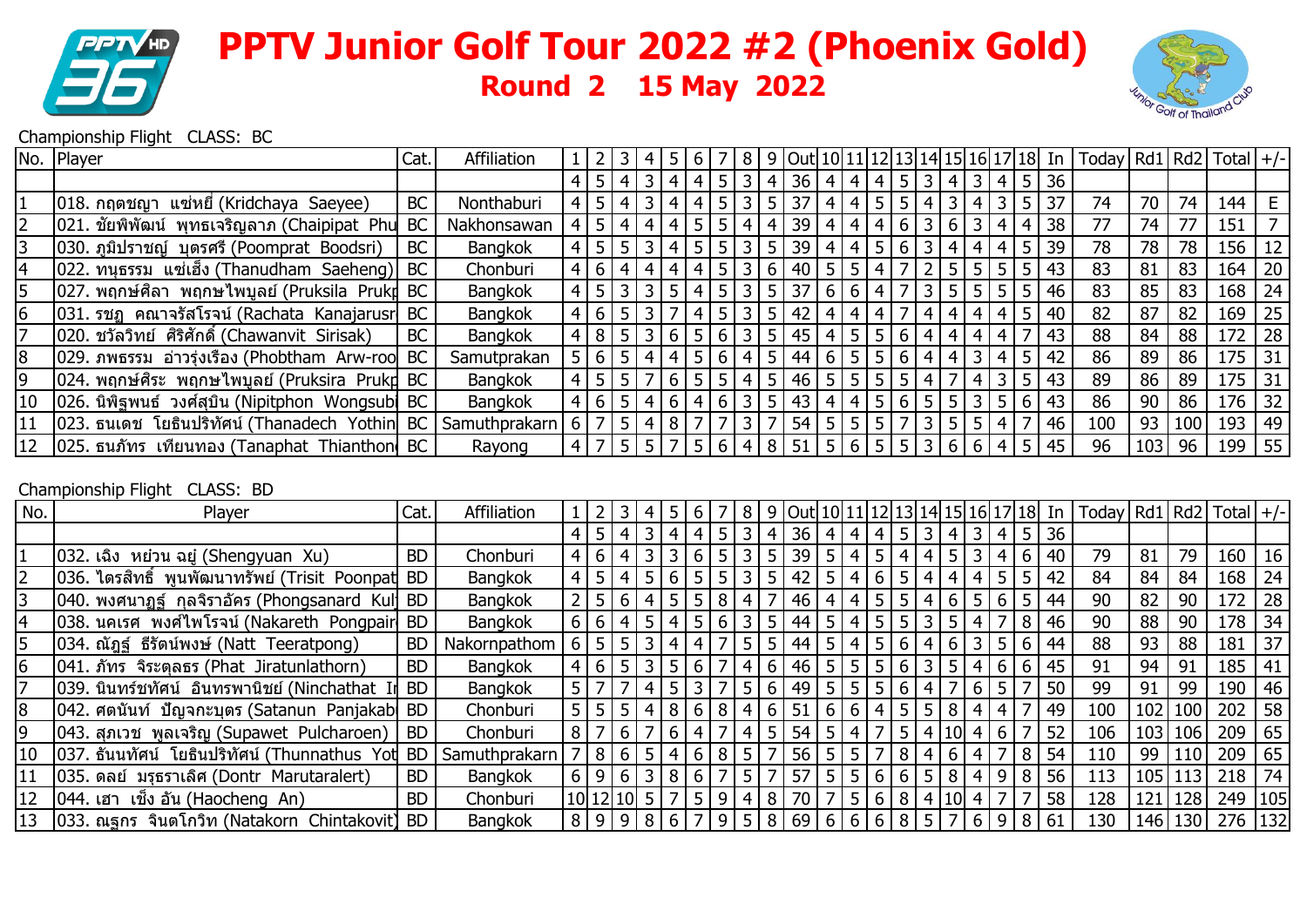



#### Championship Flight CLASS: BF

| No.             | Player                                              | Cat.      | Affiliation     |                | $\overline{2}$  | 3               | 4              | 5               | $6 \mid$        | 7               |                |                    |                                |                 |                 |                 |                |                        |                |                |                 |                 | 8 9 Out 10 11 12 13 14 15 16 17 18 In | $\text{Total}$ Rd1 Rd2 Total +/- |     |     |             |                 |
|-----------------|-----------------------------------------------------|-----------|-----------------|----------------|-----------------|-----------------|----------------|-----------------|-----------------|-----------------|----------------|--------------------|--------------------------------|-----------------|-----------------|-----------------|----------------|------------------------|----------------|----------------|-----------------|-----------------|---------------------------------------|----------------------------------|-----|-----|-------------|-----------------|
|                 |                                                     |           |                 |                | 5               |                 |                |                 | $\overline{4}$  | 5               | 3              |                    | 36                             |                 | 4               |                 | 5              | 3                      |                | 3              |                 | 5               | 36                                    |                                  |     |     |             |                 |
| $\overline{1}$  | 051. รพินทร์  ตันสกุล (Rabhin  Tansakul)            | <b>BF</b> | Phangnga        | $\overline{4}$ | $\overline{4}$  | $\overline{3}$  | $\mathbf{3}$   | $\overline{4}$  | 4 <sup>1</sup>  | $5 \mid$        | $\mathbf{3}$   | $\overline{4}$     | 34                             | $\mathsf{3}$    | $\overline{4}$  | $\overline{4}$  | 5 <sup>1</sup> | 6                      | 4 <sup>1</sup> | $\overline{4}$ | 5               | 5               | 40                                    | 74                               | 73  | 74  | 147         | $\overline{3}$  |
| $\overline{c}$  | 045. กฤษฏิเศรษฐ  สุริยะเลิศกุล (Krittiseth  Suri    | <b>BF</b> | Udorn           | 5              | $\vert 4 \vert$ | 6               | $\mathsf{3}$   | $\overline{4}$  |                 | 4 5             |                | $\overline{3}$   3 | $\overline{37}$                | $\overline{5}$  | $\overline{4}$  | $\overline{4}$  |                | $5 \mid 5 \mid 3 \mid$ |                | 5              | $5\overline{5}$ | 8               | 44                                    | 81                               | 82  | 81  | 163         | 19              |
| $\overline{3}$  | 049. ธารา พรหมโท (Tara Promto)                      | <b>BF</b> | Bangkok         |                | $6\phantom{1}$  | $\overline{4}$  | $\overline{4}$ | 5 <sup>1</sup>  | 3 <sup>1</sup>  | $\overline{7}$  |                | $\overline{3}$   5 | 44                             | $\overline{5}$  | $\overline{3}$  | $6\overline{6}$ | 8 <sup>1</sup> | 3                      | $6 \mid 3$     |                | $\overline{4}$  | 6               | 44                                    | 88                               | 86  | 88  | 174         | $\vert$ 30      |
| $\overline{4}$  | 047. กันต์ เสณีตันติกุล (Gun Seneetantikun)         | <b>BF</b> | Nonthaburi      | 6              | (5)             | $\overline{4}$  | 5 <sup>1</sup> | 5               | 5 <sup>1</sup>  | $\overline{4}$  | 3              | 5                  | 42                             | $\overline{4}$  | 5               | 6               | 7              | 5 <sup>1</sup>         | 4 <sup>1</sup> | 5              | 4               |                 | 47                                    | 89                               | 85  | 89  | 174         | 30              |
| 5               | 046. รติ ศิริสมบูรณ์ (Rati Sirisomboon)             | <b>BF</b> | Phichit         | 5 <sup>1</sup> | 6               | $6\overline{6}$ | 5 <sup>1</sup> | 5               | 5 <sup>1</sup>  | 6               | 5              | 4                  | 47                             | 5               | $\overline{4}$  | $\overline{4}$  | 6              | $6 \mid$               | 5 <sup>1</sup> | 3              | 4               | $\overline{4}$  | 41                                    | 88                               | 89  | 88  | 177         | 33              |
| 6               | 050. เธียร ลลิตกร (Tian Lalitkorn)                  | <b>BF</b> | Nakornratchasim | 5 <sup>1</sup> | $\overline{7}$  | $\overline{4}$  | 5 <sup>1</sup> | $6 \mid$        | 4               | $\overline{7}$  |                | 4 4                | 46                             | $\overline{4}$  | $\overline{4}$  |                 | 5 10           | 4 <sup>1</sup>         | $\overline{4}$ |                | 6               | 6               | 50                                    | 96                               | 106 | 96  | 202         | 58              |
| $\overline{7}$  | 048. ธนิศร์ สุขาภิรมย์ (Tanit Sukhapirom)           | <b>BF</b> | Udorn           |                | 6 5             | 5 <sup>1</sup>  |                | 8 5             |                 | 5 4             |                | 8 6                |                                | 52 14           | (6)             | $6\overline{6}$ |                | 6 6                    | 8 9            |                | $\overline{3}$  | $\overline{3}$  | 61                                    | 113                              | 111 | 113 | 224   80    |                 |
|                 | Championship Flight CLASS: GA                       |           |                 |                |                 |                 |                |                 |                 |                 |                |                    |                                |                 |                 |                 |                |                        |                |                |                 |                 |                                       |                                  |     |     |             |                 |
| No.             | Player                                              | Cat.      | Affiliation     |                |                 | 3               |                | 5               | 6               |                 | 8              | l 9                | $\vert$ Out $\vert$ 10 $\vert$ |                 |                 |                 |                |                        |                |                |                 | 18              | In                                    | Today   Rd1   Rd2                |     |     | Total $+/-$ |                 |
|                 |                                                     |           |                 | $\overline{4}$ | 5               | $\overline{4}$  | $\overline{3}$ | $\overline{4}$  | $\vert 4 \vert$ | 5               | 3              | $\overline{4}$     | 36                             | $\overline{4}$  | $\overline{4}$  | $\overline{4}$  | 5              | 3                      | $\overline{4}$ | 3              | $\overline{4}$  | 5               | 36                                    |                                  |     |     |             |                 |
| $\mathbf{1}$    | 055. ปารัช สุขอนันต์ (Parat Sukanant)               | GA        | Nonthaburi      | 4              | $5\overline{5}$ | 5               | 3              | 4               | 4 <sup>1</sup>  | 5               | 4              | 4                  | 38                             | $\overline{4}$  | 4               | 4               | 5              | 3                      | 4              | 3              | 4               | 4               | 35                                    | 73                               | 73  | 73  | 146         | $\overline{2}$  |
| $\overline{2}$  | 054. ณัชชา มากมณี (Natcha Makmanee)                 | GA        | Nonthaburi      | $\overline{4}$ | 6               | $\overline{4}$  | $\overline{4}$ | 7               | 5 <sup>1</sup>  | $6 \mid$        |                | 3 5                | 44                             | $\overline{4}$  | $\overline{3}$  | $\overline{4}$  | 5 <sup>1</sup> | 3                      | 4 <sup>1</sup> | 3              | $\overline{4}$  | 5               | 35                                    | 79                               | 73  | 79  | 152         | 8               |
| اس              | 052. เขมณัฎฐ์  ศรลัมพ์ (Khemmanut  Soralum)         | GA        | <b>Bangkok</b>  | 4 <sup>1</sup> | 6               | $\overline{4}$  | 3 <sup>1</sup> | $5\overline{)}$ | 5 <sup>1</sup>  | $\overline{6}$  |                | 3 5                | 41                             | $\overline{4}$  | $\overline{4}$  | $\overline{4}$  | 5 <sup>1</sup> | 3 <sup>1</sup>         | 4 <sup>1</sup> | 4              | 4               | 5               | 37                                    | 78                               | 76  | 78  | 154         | $\vert$ 10      |
| $\overline{4}$  | 056. หทัยรัตน์  คลังเมือง (Hathairat  Klangmua      | GA        | Pathumthani     |                | 6 6             | 6               | 3 <sup>1</sup> | 5 <sup>1</sup>  |                 | 5 5             |                | 4 5                | 45                             | $\overline{4}$  | $\overline{4}$  | $\overline{4}$  | 5 <sup>1</sup> | 3 <sup>1</sup>         | 5 <sup>1</sup> | $\overline{4}$ | 6               | 6               | 41                                    | 86                               | 88  | 86  | 174         | $\vert$ 30      |
| $\overline{5}$  | 053. ชู ฮัน ยี (Shuhan Ye)                          | GA        | Chonburi        |                | 4 6             | $6 \mid$        | 3 <sup>1</sup> | $\overline{4}$  |                 |                 | 5 6 5 5        |                    | 44                             | $\overline{3}$  | $6\overline{6}$ | $\overline{4}$  | $6 \mid$       | 4 <sup>1</sup>         | 7              | 3              | $5\overline{5}$ | $5\overline{5}$ | 43                                    | 87                               | 90  | 87  | 177         | 33              |
|                 | Championship Flight CLASS: GB                       |           |                 |                |                 |                 |                |                 |                 |                 |                |                    |                                |                 |                 |                 |                |                        |                |                |                 |                 |                                       |                                  |     |     |             |                 |
| No.             | Player                                              | Cat.      | Affiliation     |                | 2               | 3               | 4              | 5               | 6               |                 | 8              | 9                  | Out                            | 10              |                 |                 |                | 14                     |                |                |                 | 15 16 17 18     | In                                    | Today   Rd1   Rd2                |     |     | Total $+/-$ |                 |
|                 |                                                     |           |                 | $\overline{4}$ | 5               | $\overline{4}$  | 3              | $\overline{4}$  | 4 <sup>1</sup>  | 5               | 3              | 4                  | 36                             | $\overline{4}$  | 4               | 4               | 5 <sup>1</sup> | 3                      | 4              | 3              | 4               | 5               | 36                                    |                                  |     |     |             |                 |
|                 | 060. ณิชา พงษ์นุกูล (Nicha Pongnukul)               | <b>GB</b> | Chonburi        |                | 6               | $\overline{4}$  | $\overline{4}$ | 5               | 6               | $\overline{5}$  |                | 3 5                | 42                             | $\overline{4}$  | $\overline{5}$  | $5\phantom{.}$  | 6              | 3 <sup>1</sup>         | 6 <sup>1</sup> | 3              | $\overline{4}$  | $6\,$           | 42                                    | 84                               | 76  | 84  | 160         | 16              |
| 2               | 066. อลิสสา เคอเนอร์ (Alyssa Kerner)                | <b>GB</b> | Chonburi        | $\overline{3}$ | $\sqrt{5}$      | $\overline{4}$  | $\overline{4}$ | 6               | 4               | 5 <sup>1</sup>  | 4 <sub>1</sub> | 5                  | 40                             | $\overline{4}$  | $5\overline{)}$ | $\overline{4}$  | $6 \mid$       | $\mathsf{3}$           | 4 <sup>1</sup> | 3              | $\overline{4}$  | $\overline{4}$  | 37                                    | $\overline{77}$                  | 84  | 77  | 161         | $\vert$ 17      |
| اس              | 061. พฤกษ์สิริ พฤกษไพบูลย์ (Pruksiri Prukpal GB     |           | Bangkok         | 5              | 6               | $\overline{4}$  | 5 <sup>5</sup> | 3               | 4 <sup>1</sup>  | 6               | 3              | 5                  | 41                             | 5               | 5               | 4               | 4              | $\overline{4}$         | $\overline{4}$ | 3              | 3               | 6               | 38                                    | 79                               | 83  | 79  | 162         | 18              |
| $\overline{4}$  | 059. ณัฐชานันท์ สันติวัฒนพล (Natchanun Sul GB       |           | <b>Bangkok</b>  |                | $5\overline{2}$ | $\overline{4}$  | $\overline{4}$ | 5               | 6 <sup>1</sup>  | 7               | 4              | $\overline{4}$     | 46                             | $\overline{4}$  | 6               | $\overline{4}$  |                | 2                      | 5 <sub>l</sub> | 3              | 4               | 6               | 41                                    | 87                               | 82  | 87  | 169         | 25              |
| $\overline{5}$  | 058. ณภัค  นิธิธนาภัค (Naphak  Nithithanapha  GB    |           | Chonburi        | 4 <sup>1</sup> | (6)             | $5\overline{)}$ | 5 <sup>1</sup> | $5\overline{)}$ |                 | 5 5             | $\overline{4}$ | $\vert$ 5          | 44                             | $5\phantom{.0}$ | 6               | $\overline{4}$  | 6              | 3 <sup>1</sup>         | 5 <sup>1</sup> | 3              | 5               | 6               | 43                                    | 87                               | 84  | 87  | 171         | $\overline{27}$ |
| $6\overline{6}$ | 064. สุวภัทร เกษตรมงคลชัย (Suwapat Kasetr GB        |           | Chonburi        | 4              | 6               | $\overline{4}$  | $\mathbf{3}$   | $5\overline{)}$ | 5 <sup>1</sup>  | $\overline{.5}$ | $\overline{4}$ | 5                  | 41                             | 5               | 5               | $5\overline{)}$ | 6              | $\overline{4}$         | 5 <sup>1</sup> | 3              | $\overline{4}$  | 5               | 42                                    | 83                               | 90  | 83  | 173         | 29              |
| $\overline{7}$  | 088. แพรวปรียา ชูลิ้ม (Praewpreeya Choolim) GB      |           | Chonburi        | 4              | (5)             | $\overline{4}$  | 5              | 4               | 5 <sup>1</sup>  | 6               | 4              | 5                  | 42                             | 5               | 5 <sup>5</sup>  | 6               | 6              | $\overline{2}$         | 4 <sup>1</sup> | 4              | 5               | 8               | 45                                    | 87                               | 86  | 87  | 173         | 29              |
| 18              | 065. อนงค์ลักษณ์  เจนจิวัฒนกุล (Anongluck  Jd GB    |           | <b>Bangkok</b>  | 4 <sub>1</sub> | $\overline{15}$ | 6               | $\overline{4}$ | 5               | 5 <sup>1</sup>  | 6               | 3              | 5                  | 43                             | $6\overline{6}$ | 5               | 6               | 6              | 5 <sup>1</sup>         | $\overline{4}$ | $\overline{4}$ | 5               | 6               | 47                                    | 90                               | 84  | 90  | 174         | 30              |
| 9               | 063. ภัทรชิตา  จิระตุลธร (Phatchita  Jiratunlath GB |           | Chonburi        | 5              |                 | 5               | $\overline{4}$ | $\overline{4}$  | $\overline{7}$  | $\overline{7}$  | $\overline{2}$ | 5                  | 46                             | $\overline{4}$  | $5\overline{)}$ | $\overline{7}$  | 5 <sup>1</sup> | $\overline{.51}$       | 5 <sup>1</sup> | 3              | 5               | 8               | 47                                    | 93                               | 83  | 93  | 176         | $32$            |
| 10              | 057. กานต์ธิดา  มงคลเลิศ (Karntida  Mongkon  GB     |           | Chonburi        | 5 <sup>1</sup> | 8               | $\overline{4}$  | 5 <sup>1</sup> | $5\overline{)}$ | 6 <sup>1</sup>  | 6               | 3              | 5                  | 47                             | $6\phantom{1}$  | 5               | $\overline{4}$  | 5 <sup>1</sup> | $\overline{4}$         | 6 <sup>1</sup> | 3              | $\overline{4}$  | 6               | 43                                    | 90                               | 92  | 90  | 182         | 38              |
| 11              | 062. พัชญ์วัญญ์  สุวรรณวงศ์ (Patchawan  Suwa GB     |           | Chonburi        | 5 <sup>1</sup> | 8               | 5 <sup>5</sup>  | 3 <sup>1</sup> | $5\overline{)}$ |                 | 5 6             |                | 3 5                | 45                             | $5\overline{)}$ | $\overline{4}$  | $5\overline{)}$ | $6 \mid$       | $6 \mid$               | 5 5            |                | 6               | 6               | 48                                    | 93                               | 93  | 93  | $186$ 42    |                 |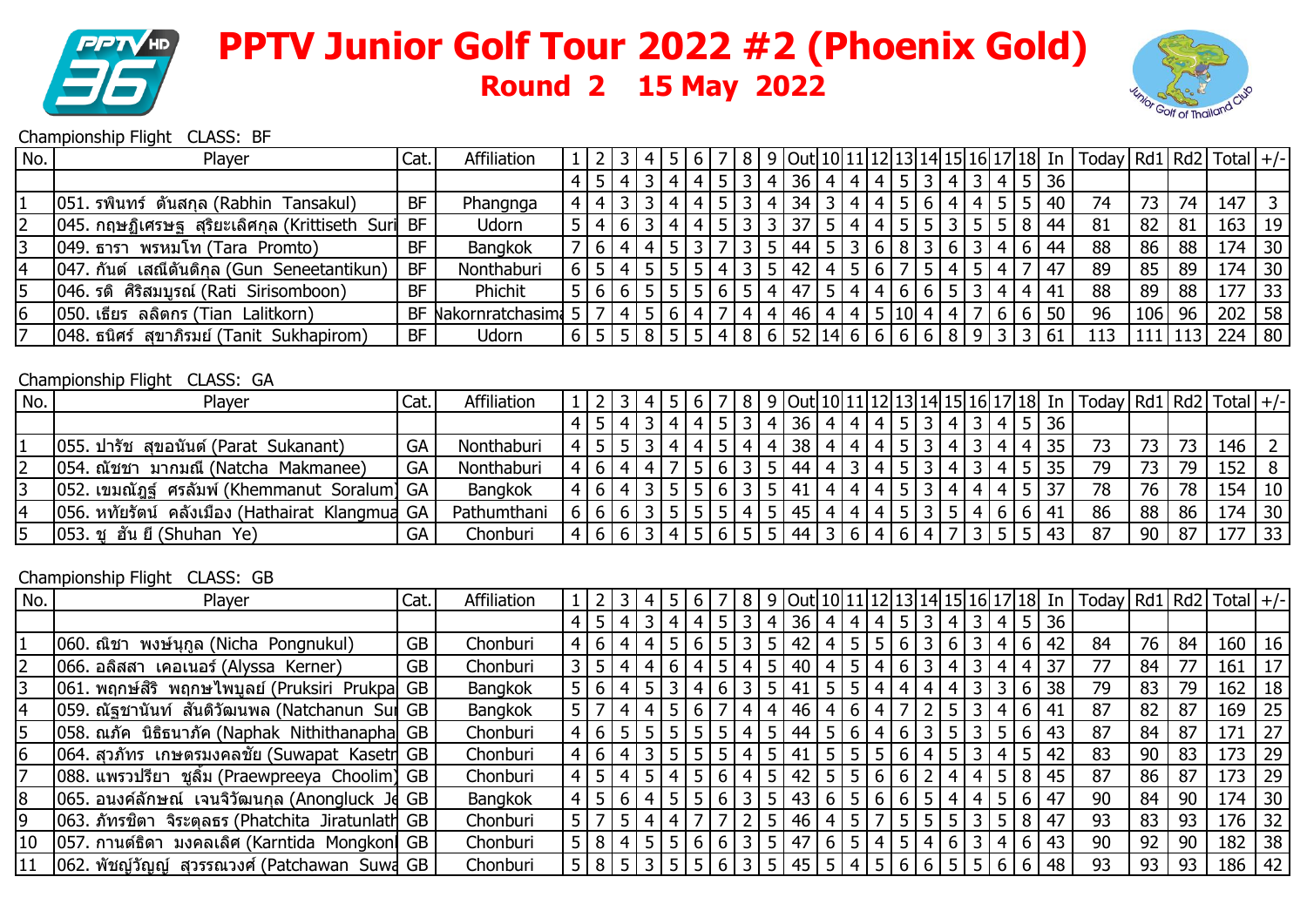



#### Championship Flight CLASS: GC

| No.            | Player                                               | Cat. | Affiliation    |       | $\overline{3}$ | 4'                      |                | <sup>6</sup>   |                |                |                |                 |                |                                |                |       |                |                |      |                |       |                         | 8   9  Out 10 11 12 13 14 15 16 17 18  In   Today   Rd1   Rd2   Total   +/- |    |           |               |            |
|----------------|------------------------------------------------------|------|----------------|-------|----------------|-------------------------|----------------|----------------|----------------|----------------|----------------|-----------------|----------------|--------------------------------|----------------|-------|----------------|----------------|------|----------------|-------|-------------------------|-----------------------------------------------------------------------------|----|-----------|---------------|------------|
|                |                                                      |      |                | 4 5   | $\overline{4}$ | 3 <sub>l</sub>          | $\overline{4}$ | 4 <sup>1</sup> | 5 <sup>1</sup> | $\overline{3}$ | 4              | 36              | $\overline{4}$ | $\vert 4 \vert$                | 4 <sup>1</sup> |       | 5 3            |                | 4 3  |                |       | $4 \mid 5 \mid 36 \mid$ |                                                                             |    |           |               |            |
|                | $ 074.$ หนิง เย๋า ฉยู่ (Ningyao Xu)                  | GC   | Chonburi       | 4 6 4 |                | $4 \mid$                | 4              | -4 I           | 5 <sub>l</sub> | 3 <sup>1</sup> | -4             | 38 <sup>1</sup> |                | 5 4                            | 4 <sup>1</sup> | 54    |                | 4 I            | 3    |                | 5 5   | 39                      | 77                                                                          | 73 | 77        | $150$ 6       |            |
| $\overline{2}$ | $ 071.$ พิรญาณ์ บุญยะโสมะ (Piraya Bunyasoma GC       |      | Chonburi       | 6 6 4 |                | $\overline{\mathbf{3}}$ | $5 \mid$       | <sup>4</sup>   | <sup>6</sup>   |                | 2 4            | 40              | 4 I            | $+5$ <sup><math>+</math></sup> | <sup>4</sup>   |       | 5 3            | 5 2            |      |                | 514   | 37                      | 77                                                                          | 77 |           | 154 10        |            |
| 3              | 087. ปราณิสา สุคนธโอสถ (Pranisa Sugandha GC          |      | Sriracha       | 5 6 5 |                | $\overline{\mathbf{3}}$ | 4              |                | 5 6            |                | -4             | 40              | 4              | $\vert 4 \vert$                | -4             |       |                | 4 5 4 4        |      |                |       | $5 6 40$                | 80                                                                          | 82 | 80        | $162$   18    |            |
| 14             | $ 069$ . ณรัณ มงคลเลิศ (Natlan Mongkonlerd)          | GC I | Chonburi       | 4 5   | l 4 l          | $\overline{3}$          | 4 I            | -4 I           | $6 \mid$       | 3 <sup>1</sup> | 4              | 37              | 5 <sup>1</sup> | $\sqrt{4}$                     | <sup>4</sup>   |       |                | 5 4 4 3        |      |                |       | 5 5 39                  | 76                                                                          | 88 | 76        | $164$   20    |            |
| 15             | 067. ชวิศา  โกมลเกษรักษ์ (Chawisa  Komolkhd GC       |      | Ayutthaya      |       | $5 \mid$       | $\overline{3}$          |                |                | 5 6            | $4 \mid 5$     |                | 43              | 4              | 6                              | 4'             | - 5 I |                | 5 <sup>1</sup> | $-4$ | 6 <sup>1</sup> | l 5 l | 42                      | 85                                                                          | 82 | 85        | 167           | $\vert$ 23 |
| 16             | 073. เสาวนิตย์  เจริญสุขรุ่งเรือง (Saowanit  Cha  GC |      | Bangkok        | 5 6 5 |                | $\overline{4}$          | 4              | 4              | 5              | 6 <sup>1</sup> | 4              | 43              | 5              | $\overline{4}$                 | -4             |       | 6 3            |                | 5 4  |                |       | 5 5 41                  | 84                                                                          | 87 | 84        | 171           | $\vert$ 27 |
| 7              | 070. ณิชชาศิริ์ อินทรพานิชย์ (Nichasiri Inthara GC   |      | Bangkok        |       | $5 \mid$       | $\overline{3}$          | 5 <sub>l</sub> | 5 <sup>1</sup> | 3 <sup>1</sup> |                | 5 5            | 45              | 5 <sub>l</sub> | $\vert 4 \vert$                | $4 \mid$       |       |                | 5 3 6 3        |      |                |       | 6 6 42                  | 87                                                                          | 96 | 87        | 183           | . 39       |
| 18             | 068. นภัสภรณ์  บุญเมือง (Naphassaporn  Boon GC       |      | Chonburi       |       |                | 8 10 6 5                | 5 <sub>1</sub> | $6 \mid$       |                | 4              | 6 <sup>1</sup> | 57              |                | 6                              |                | 5 8   | 4 <sup>1</sup> |                |      |                |       | 6 11 61                 | 118                                                                         |    | 107   118 | $225 \mid 81$ |            |
| 9              | $ 072$ . ศรัณรัตน์ เลิศกังวาลไกล (Saranrath Lert GC  |      | <b>Bangkok</b> |       |                | 6 7 8 6                 | 6 <sup>1</sup> |                |                |                |                | 6 5 5 6 7 5 7 9 |                | 5 7                            | 5 <sup>1</sup> |       |                | $5 6 5 $       |      | 8              |       | 55                      | 112                                                                         |    | 123 112   | $235$ 91      |            |
|                |                                                      |      |                |       |                |                         |                |                |                |                |                |                 |                |                                |                |       |                |                |      |                |       |                         |                                                                             |    |           |               |            |
|                | Championship Flight CLASS: GD                        |      |                |       |                |                         |                |                |                |                |                |                 |                |                                |                |       |                |                |      |                |       |                         |                                                                             |    |           |               |            |

| No. | Player                                               | Cat       | Affiliation    |       |      | 2  3  4       |  |  |                | '   8   9  Out 10 11 12 13 14 15 16 17 18  In |  |  |         |  |                |                                        | Today   $Rd1$   $Rd2$   Total   $+/-$ |    |         |           |    |
|-----|------------------------------------------------------|-----------|----------------|-------|------|---------------|--|--|----------------|-----------------------------------------------|--|--|---------|--|----------------|----------------------------------------|---------------------------------------|----|---------|-----------|----|
|     |                                                      |           |                | 4 5   | -4 I |               |  |  | 4 <sup>1</sup> | 36                                            |  |  |         |  |                | 4   4   4   5   3   4   3   4   5   36 |                                       |    |         |           |    |
|     | 078. ภิรฏา จุฑาวนิชกุล (Phirada Chuthavanite GD      |           | Nakornpathom   |       |      | 4 5 4 3 4 3 4 |  |  |                | 4 35 4 3 5 6 3                                |  |  |         |  |                | 3 3 5 5 37                             |                                       | 74 |         | 146 l     |    |
|     | $ 079.$ สุธันยา โกมลเกษรักษ์ (Suthanya Komoll GD     |           | Ayutthaya      |       |      | 4 6 5 4       |  |  | ا 15 ر         | 42   4   4   4   6   3                        |  |  |         |  |                | 3 4 5 5 38                             | 80                                    |    | 80      | $152$   8 |    |
|     | $ 076$ . ธัญวัลย์ นพคุณธรรมชาติ (Thanyawan Nd GD     |           | <b>Bangkok</b> |       |      | 14 5 4 6 5 5  |  |  |                | 44 4 4 4 4 3                                  |  |  |         |  |                | 5   3   5   7   39                     | 83                                    | 75 | -83     | 158   14  |    |
| 14  | $ 075$ . ณิชานันท์  ธรรมะรัตน์ธนดี (Nichanan         | Thul GD I | <b>Bangkok</b> |       |      |               |  |  |                | 4 5 4 3 4 5 6 4 6 4 6 4 6 4 5 6 3             |  |  |         |  |                | 4 4 5 6 43                             | 84                                    | 85 | -84     | $169$ 25  |    |
|     | 077. ปุญญิศา ศิริศักดิ์ (Punyisa Sirisak)            | GD.       | Bangkok        | 5 7 4 |      |               |  |  |                | 6 43 5                                        |  |  | 5 5 6 3 |  |                | 4 4 5 7 44                             | 87                                    | 84 | -87     | 171       | 27 |
| 16  | ่ ปัญจกะบุตร (Apinya Panjakabul GD l<br> 080. อภิญญา |           | Chonburi       |       |      | 7 8 4 6       |  |  |                | 56 5 6 5                                      |  |  |         |  | 9 <sup>1</sup> | 48 <sub>1</sub>                        | 104                                   |    | 106 104 | 210       | 66 |